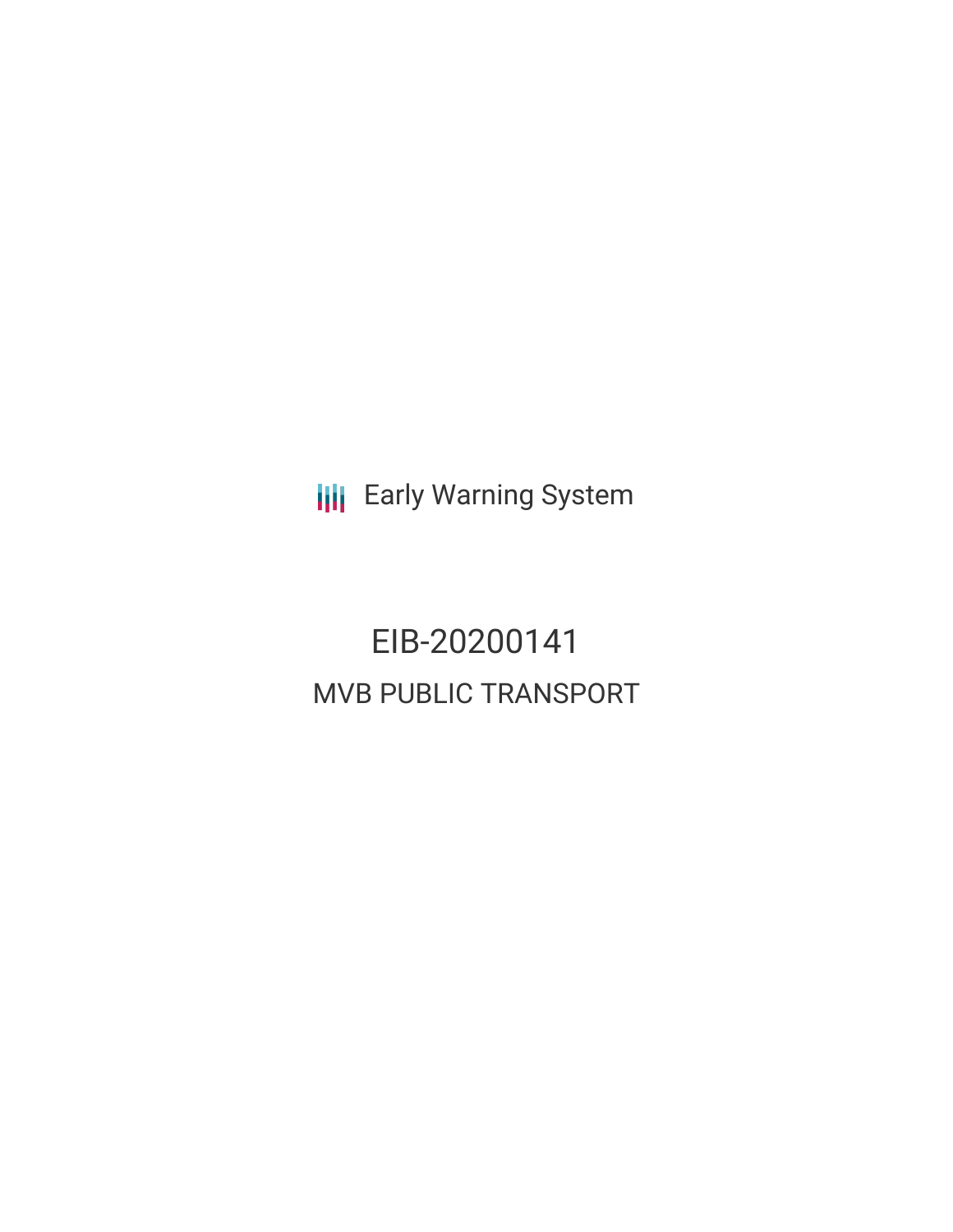## **Quick Facts**

| <b>Countries</b>              | Germany                                   |
|-------------------------------|-------------------------------------------|
| <b>Specific Location</b>      | Magdeburg                                 |
| <b>Financial Institutions</b> | European Investment Bank (EIB)            |
| <b>Status</b>                 | Proposed                                  |
| <b>Bank Risk Rating</b>       | U                                         |
| <b>Borrower</b>               | MAGDEBURGER VERKEHRSBETRIEBE GMBH & CO KG |
| <b>Sectors</b>                | Transport                                 |
| <b>Investment Type(s)</b>     | Loan                                      |
| <b>Loan Amount (USD)</b>      | \$126.82 million                          |
| <b>Project Cost (USD)</b>     | \$303.15 million                          |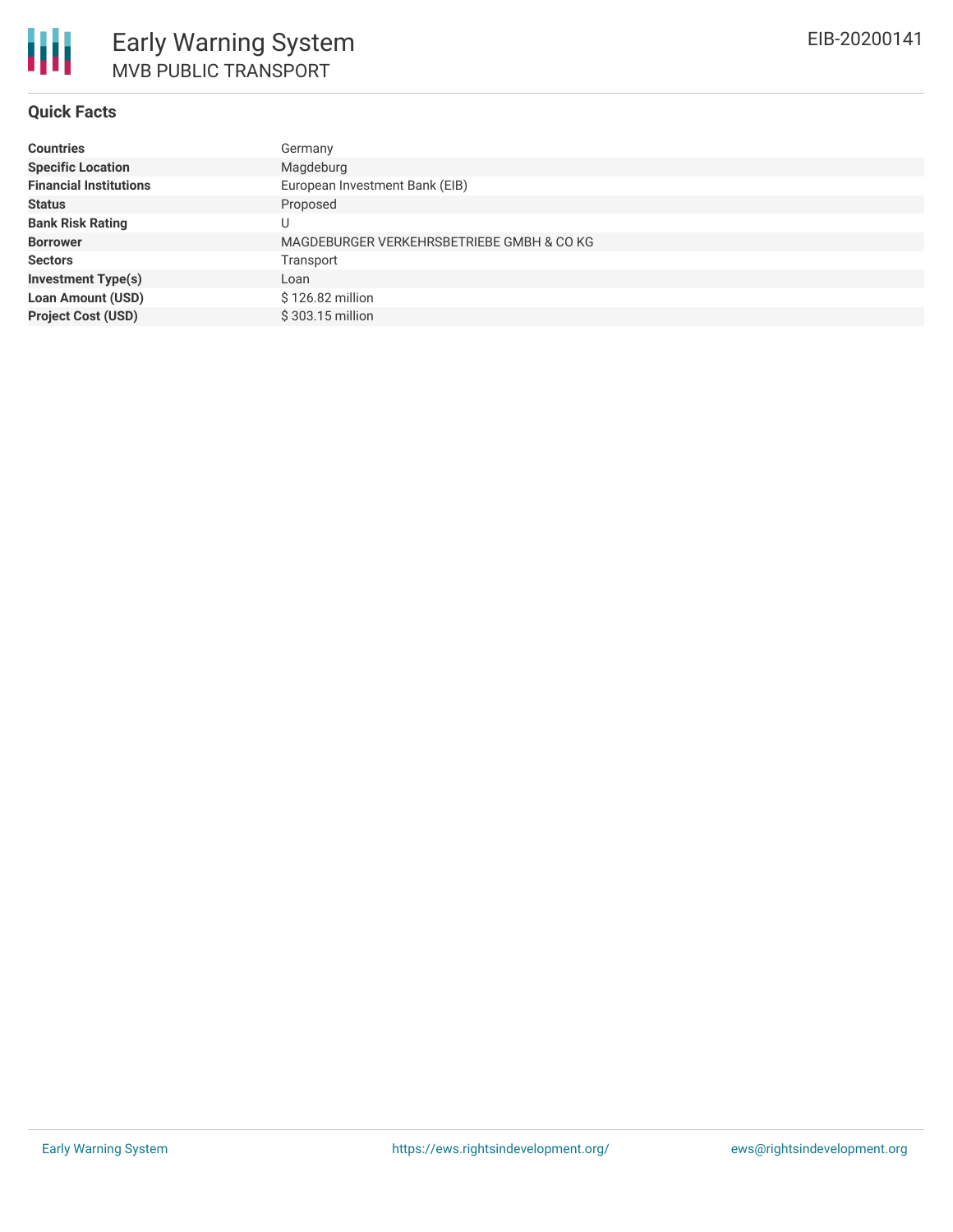

# **Project Description**

Acquisition of 27 new tram vehicles and reconstruction of a tramway depot replacing the existing old facility at the same location and renewing its equipment to maintain the competitiveness and attractiveness of public transport in the city of Magdeburg.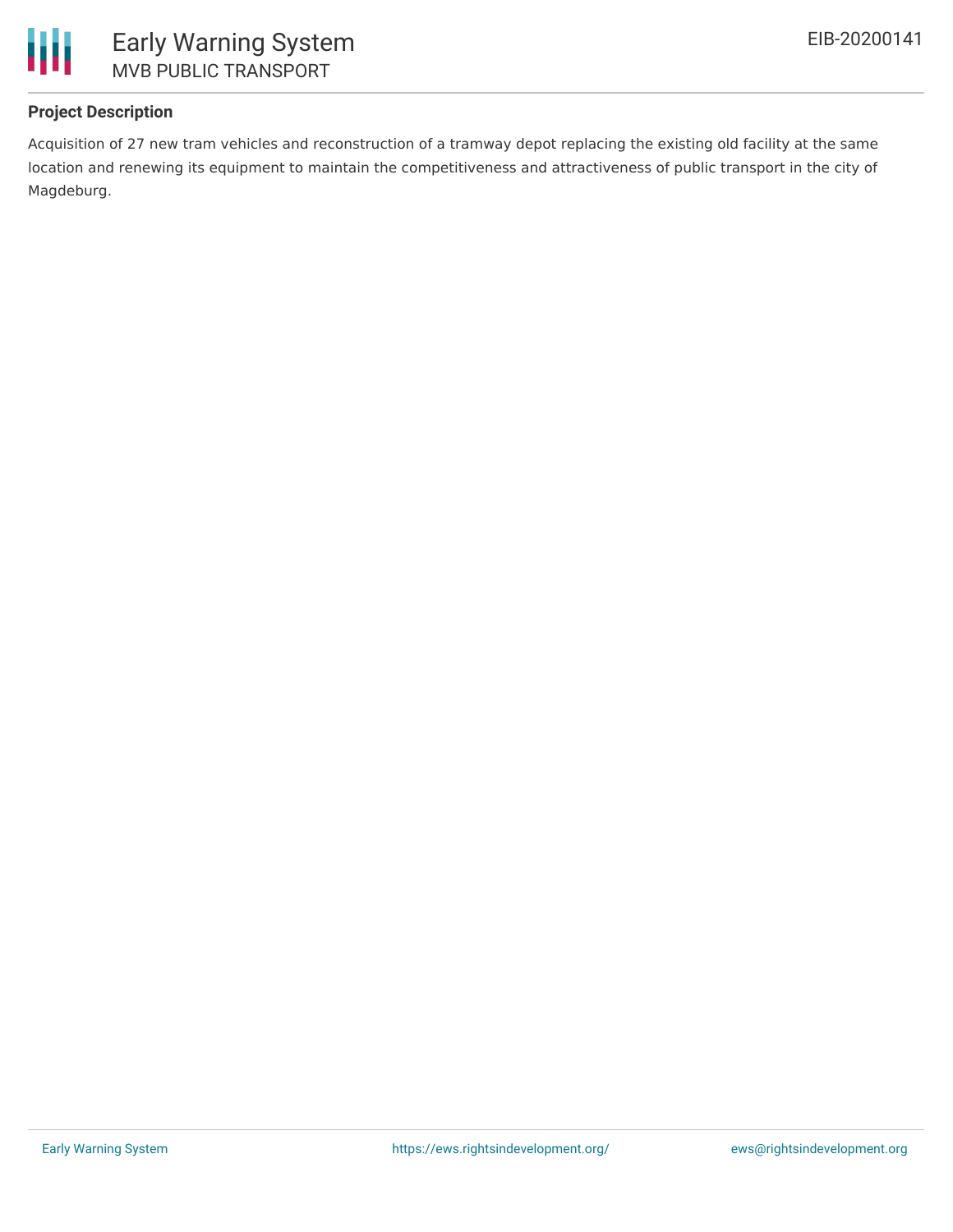## **Investment Description**

European Investment Bank (EIB)